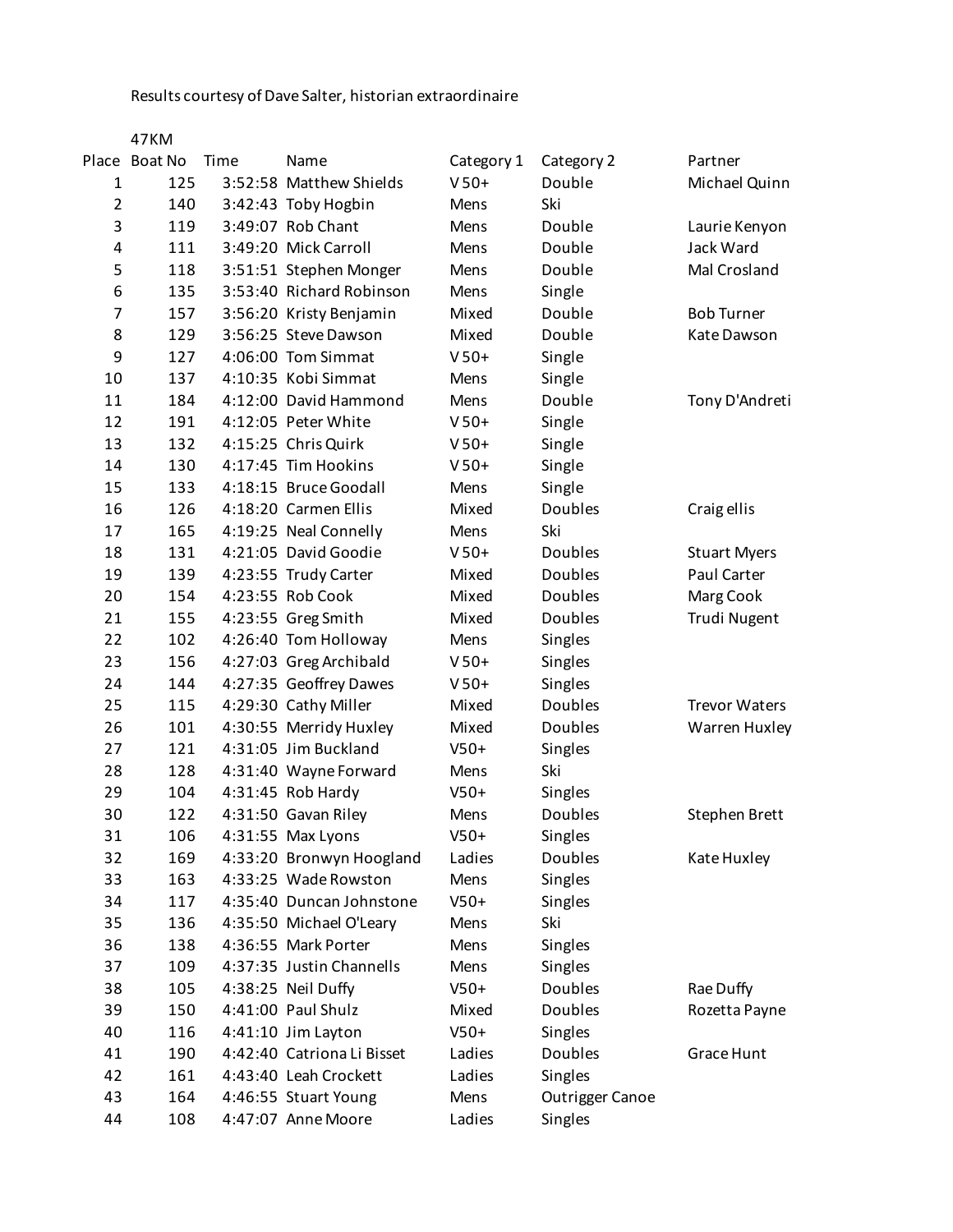| 45 | 162     | $V50+$<br>4:47:55 Carl Duggan |        | Doubles                | Michael New       |
|----|---------|-------------------------------|--------|------------------------|-------------------|
| 46 | 168     | 4:47:58 Paul Hartlipp         | $V50+$ | Singles                |                   |
| 47 | 158     | 4:48:20 Justine Ella          | Ladies | Doubles                | Susan O'Hara      |
| 48 | 112     | 4:48:35 Graeme Bacon          | Mens   | <b>Outrigger Canoe</b> |                   |
| 49 | 124     | 4:51:25 Harry Havu            | Mixed  | Doubles                | Deirdre Ratcliffe |
| 50 | 149     | 4:51:56 Mark Hall             | Mens   | <b>Outrigger Canoe</b> |                   |
| 51 | 153     | 4:56:35 Martin Vanderpoel     | Mens   | Singles                |                   |
| 52 | 100     | 4:57:38 Gaye Hatfield         | Ladies | Singles                |                   |
| 53 | 146     | 4:58:10 Brett Mitchell        | $V50+$ | Singles                |                   |
| 54 | 167     | 4:59:40 Kent Heazlett         | Mens   | Doubles                | Mark O'Hara       |
| 55 | 134     | 5:06:18 Joy Robinson          | Ladies | Singles                |                   |
| 56 | 120     | 5:06:50 Greg Hawker           | Mens   | Ski                    |                   |
| 57 | 145     | 5:06:55 Rob Adams             | $V50+$ | Singles                |                   |
| 58 | 147     | 5:06:55 Robert Perkins        | $V50+$ | Doubles                | John Adams        |
| 59 | 180     | 5:07:55 Isaac Lane            | Mens   | Doubles                | Phillip Moser     |
| 60 | 183     | 5:08:25 Lucy McGuirk          | Ladies | Doubles                | Elise Younan      |
| 61 | 186     | 5:09:15 Peter Moran           | Mens   | Singles                |                   |
| 62 | 141     | 5:10:20 Nick Race             | $V50+$ | Singles                |                   |
| 63 | 143     | 5:11:06 Lorraine Lew          |        |                        |                   |
|    |         |                               | $V50+$ | Singles                |                   |
| 64 | 103     | 5:13:50 Andrew Knight         | Mens   | Singles                |                   |
| 65 | 170     | 5:14:51 Penelope Banks        | Mixed  | <b>Doubles</b>         | Cam Banks         |
| 66 | 172     | 5:17:05 Patrick Enright       | Mixed  | Doubles                | Teleri Moore      |
| 67 | 166     | 5:19:05 Peter Hall            | Mens   | Doubles                | Will Caldwell     |
| 68 | 160     | 5:19:15 Robert Manning        | Mens   | Singles                |                   |
| 69 | 189     | 5:20:30 Jacinta Merten        | Mixed  | Doubles                | Mark Pollock      |
| 70 | 113     | 5:22:50 Paul Grummett         | Mens   | Singles                |                   |
| 71 | 182     | 5:23:15 Anjie Lees            | Ladies | Singles                |                   |
| 72 | 107     | 5:23:25 David Hearne          | Mens   | Ski                    |                   |
| 73 | 187     | 5:24:20 Gibran Haydar         | Mens   | Ski                    |                   |
| 74 | 110     | 5:25:05 Andrew Gebicki        | Mens   | Singles                |                   |
| 75 | 181     | 5:25:40 Andrew Barnett        | Mens   | Doubles                | Eamonn McGill     |
| 76 | 102     | 5:28:05 Bruce Lew             | $V50+$ | Singles                |                   |
| 77 | 159     | 5:28:50 Meg Thornton          | $V50+$ | Singles                |                   |
| 78 | 148     | 5:32:50 Mark Watters          | Mens   | Singles                |                   |
| 79 | 176     | 5:32:50 Sam Chaffey           | Mens   | Doubles                |                   |
| 80 | 174     | 5:38:10 Cynthia Moncrieff     | Mixed  | Doubles                |                   |
| 81 | 114     | 5:46:20 Paul Hickman          | Mens   | Singles                |                   |
| 82 | 178     | 5:47:40 Jack Katen            | Mens   | Doubles                | Whil Russel       |
| 83 | 179     | 5:51:00 Timothy Groth         | Mens   | Doubles                | James Peek        |
| 84 | 152     | 5:52:45 Clarry Butcher        | Mixed  | Doubles Jnr            | Jane Lamb         |
| 85 | 175     | 5:53:20 David Williams        | Mens   | Doubles Jnr            | Felix Gifford     |
| 86 | 171     | 5:57:30 Robin Robertson       | $V50+$ | Singles                |                   |
| 87 | 185     | 6:01:50 Emma Gorman           | Mixed  | Doubles                | James Kennedy     |
| 88 | 188     | 6:10:00 Jared Aylward         | Mens   | Doubles                | Jarred Grimmond   |
| 89 | 123     | 6:13:55 Michael Heath         | Mens   | Singles                |                   |
| 90 | 173     | 6:13:55 Georgia Alexander     | Mixed  | Doubles                | Amelia Haigh      |
| 91 | 151 dnf | Rob Butcher                   | Mixed  | Doubles Jnr            | Rachel Butcher    |
| 92 | 177 dnf | Katherine Roderick            | Ladies | Doubles                | Kate Ryan         |
|    |         |                               |        |                        |                   |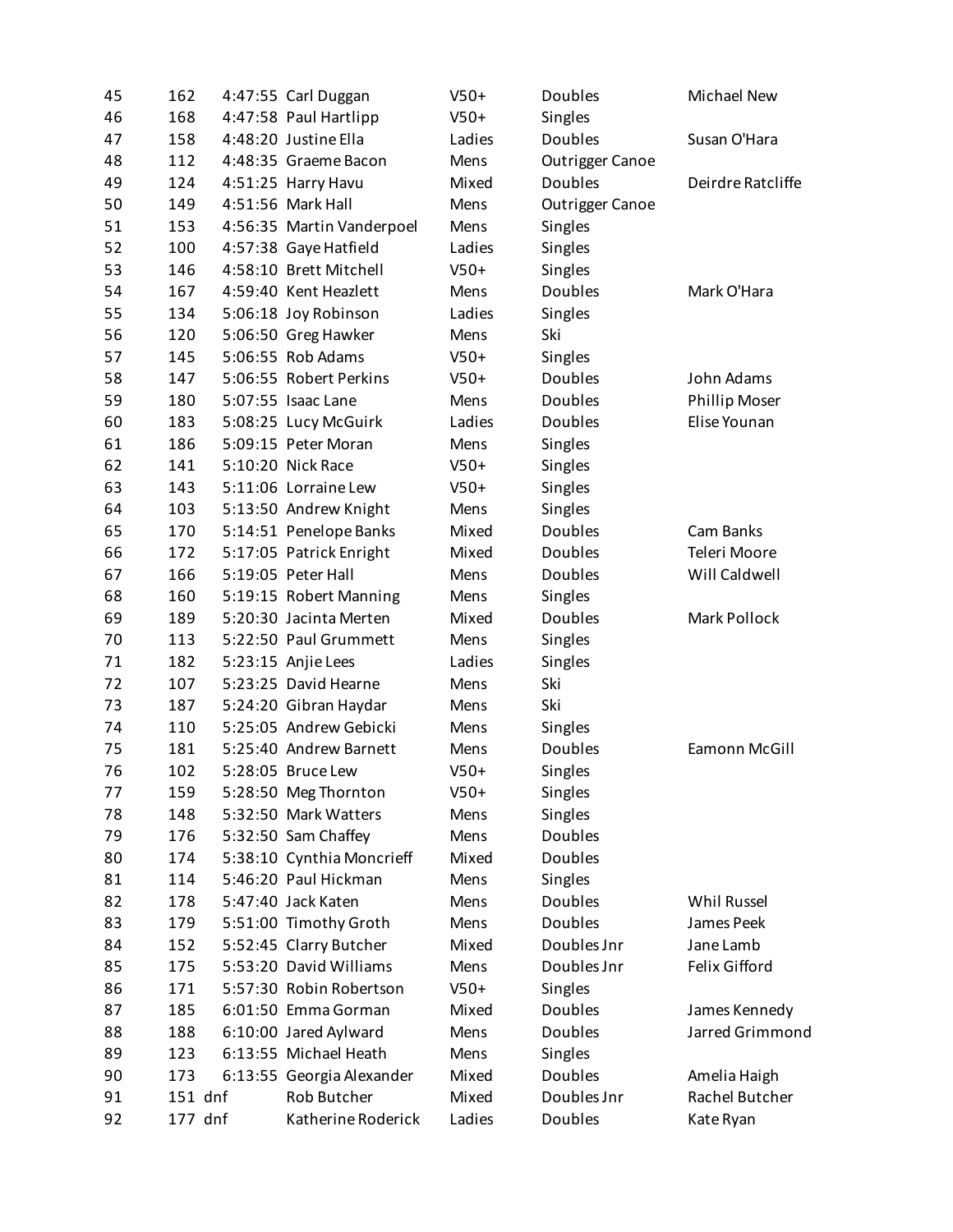|                | 27KM          |      |                             |            |                        |                       |
|----------------|---------------|------|-----------------------------|------------|------------------------|-----------------------|
|                | Place Boat No | Time | Name                        | Category 1 | Category 2             | Partner               |
| 1              | 200           |      | 2:16:56 John Beesley        | $V50+$     | Doubles                | Matthew Swan          |
| $\overline{2}$ | 221           |      | 2:21:14 Craig Dodd          | $V50+$     | Singles                |                       |
| 3              | 201           |      | 2:25:05 John McIntosh       | $V50+$     | <b>Doubles</b>         | <b>Billy Unsworth</b> |
| 4              | 208           |      | 2:25:10 Mark Smith          | Mens       | Doubles                | Luke Murray           |
| 5              | 203           |      | 2:25:20 Jeremy Spear        | $V50+$     | Singles                |                       |
| 6              | 223           |      | 2:25:35 Gavin Godfrey       | Mens       | <b>Outrigger Canoe</b> |                       |
| $\overline{7}$ | 210           |      | 2:33:28 Geoff Forward       | $V50+$     | Singles                |                       |
| 8              | 216           |      | 2:35:15 Derek Simmons       | $V50+$     | Singles                |                       |
| 9              | 212           |      | 2:41:50 Steve Phillis       | Mens       | Ski                    |                       |
| 10             | 233           |      | 2:42:50 Richard Lindsay     | Mens       | Singles                |                       |
| 11             | 205           |      | 2:43:52 Suzie Rhydderch     | Ladies     | Ski                    |                       |
| 12             | 227           |      | 2:44:20 Peter Kemp          | $V50+$     | Singles                |                       |
| 13             | 204           |      | 2:44:30 Dave Salter         | $V50+$     | Singles                |                       |
| 14             | 207           |      | 2:44:30 Greg Spilsted       | $V50+$     | Singles                |                       |
| 15             | 215           |      | 2:52:00 Nicola Frowen       | Ladies     | <b>Outrigger Canoe</b> |                       |
| 16             | 214           |      | 2:52:50 Chris Rutter        | $V50+$     | Singles                |                       |
| 17             | 226           |      | 2:52:20 Adrian Chua         | Mens       | <b>Doubles</b>         | Paul Webster          |
| 18             | 229           |      | 2:52:50 Neil Crabb          | $V50+$     | Singles                |                       |
| 19             | 231           |      | 2:52:50 Rob Jones           | Mens       | Singles                |                       |
| 20             | 232           |      | 2:52:50 James Rae           | $V50+$     | Singles                |                       |
| 21             | 220           |      | 2:53:01 Stephen Jack        | Mens       | <b>Outrigger Canoe</b> |                       |
| 22             | 218           |      | 2:56:55 Michael Kerr        | $V50+$     | Singles                |                       |
| 23             | 222           |      | 3:01:05 Kathleen Burrows    | Ladies     | <b>Outrigger Canoe</b> |                       |
| 24             | 224           |      | 3:01:05 David Short         | Mens       | Singles                |                       |
| 25             | 225           |      | 3:05:00 Tim Vose            | Mens       | <b>Outrigger Canoe</b> |                       |
| 26             | 213           |      | 3:09:25 John Wood           | $V50+$     | Singles                |                       |
| 27             | 219           |      | 3:09:30 Ben Tam             | $V50+$     | Singles                |                       |
| 28             | 209           |      | 3:10:15 Pieter Grey         | Mens       | Singles                |                       |
| 29             | 202           |      | 3:15:15 Ian Amos            | Mens       | <b>Outrigger Canoe</b> |                       |
| 30             | 217           |      | 3:25:45 Diane Staniforth    | $V50+$     | Singles                |                       |
| 31             | 206           |      | 3:55:35 Graeme Auld         | $V50+$     | Singles                |                       |
| 32             | 228           |      | 3:55:35 David Broad         | $V50+$     | <b>Doubles</b>         | Claire Shanahan       |
| 33             | 211           |      | 4:05:38 Brenna Sarkis       | Mixed      | Singles                |                       |
|                |               |      |                             |            |                        |                       |
|                | 12KM          |      |                             |            |                        |                       |
|                | Place Boat No | Time | Name                        | Category 1 | Category 2             | Partner               |
| 1              | 317           |      | 1:05:40 John Burkett        | Mens       | Singles                |                       |
| $\overline{2}$ | 301           |      | 1:05:52 Owen Walton         | $V50+$     | Ski                    |                       |
| 3              | 308           |      | 1:05:54 Daen Simmet         | Mens       | Singles                |                       |
| 4              | 310           |      | 1:07:18 Elizabeth Van Reece | Ladies     | Singles                |                       |
| 5              | 316           |      | 1:17:46 Don Rowston         | Mens       | Singles                |                       |
| 6              | 300           |      | 1:18:10 Margaret Dodd       | Ladies     | Singles                |                       |
| 7              | 303           |      | 1:18:20 Karen Schofield     | Ladies     | <b>Outrigger Canoe</b> |                       |
| 8              | 309           |      | 1:25:50 Dorothy Price       | $V50+$     | Singles                |                       |
| 9              | 315           |      | 1:27:50 Ross Kemp           | $V50+$     | Singles                |                       |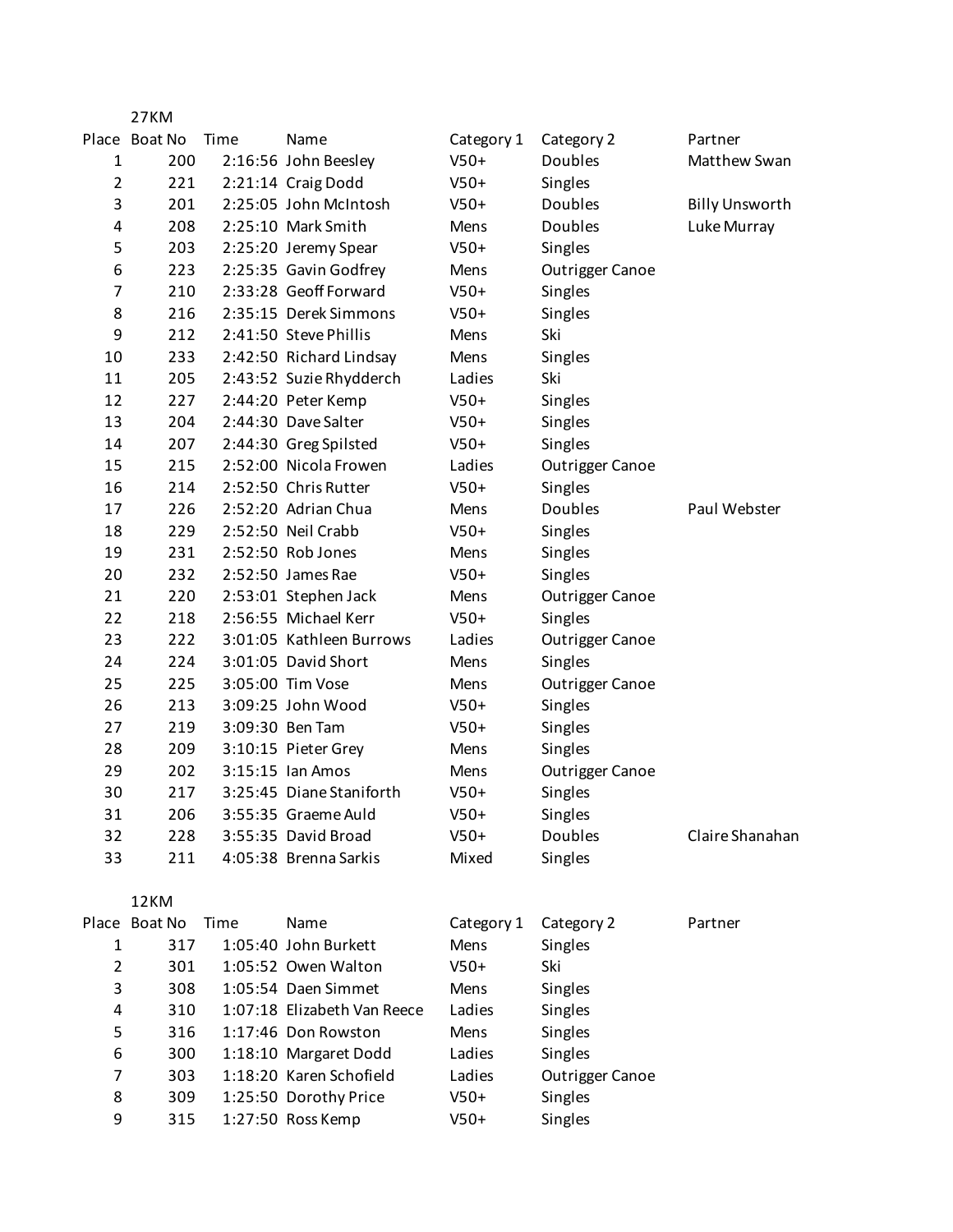| 10 | 314 | 1:29:42 Adrian Wicks  | <b>Mens</b> | Singles         |              |
|----|-----|-----------------------|-------------|-----------------|--------------|
| 11 | 312 | 1:30:35 Amy Cheung    | Ladies      | Outrigger Canoe |              |
| 12 | 304 | 1:32:03 Janice Bowden | Ladies      | Singles         |              |
| 13 | 305 | $1:33:20$ Ken Moore   | $V50+$      | Singles         |              |
| 14 | 307 | 1:33:30 Mary Moore    | Ladies      | Singles         |              |
| 15 | 313 | 1:42:30 Ingrid Freund | Ladies      | Singles         |              |
| 16 | 302 | 1:55:10 Anne Cowper   | $V50+$      | <b>Doubles</b>  | Clare Monger |
| 17 | 311 | 2:20:05 Tony Pound    | <b>Mens</b> | Ski             |              |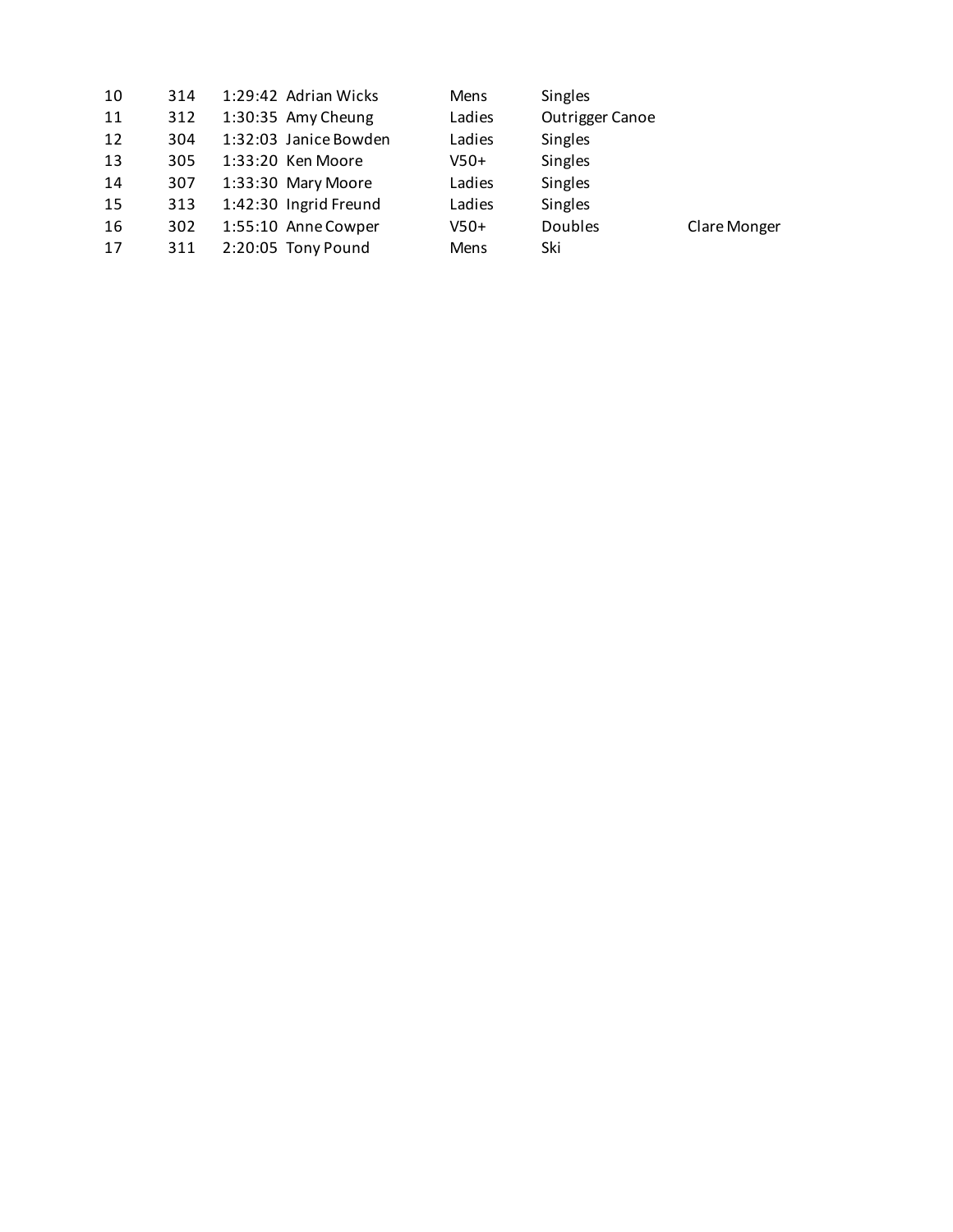| Place |                | Boat No | Time | Name                     | Category 1 | Category 2             |
|-------|----------------|---------|------|--------------------------|------------|------------------------|
|       | $\mathbf{1}$   | 200     |      | 2:16:56 John Beesley     | $V50+$     | Doubles                |
|       | $\overline{2}$ | 221     |      | 2:21:14 Craig Dodd       | $V50+$     | Singles                |
|       | 3              | 201     |      | 2:25:05 John McIntosh    | $V50+$     | Doubles                |
|       | 4              | 208     |      | 2:25:10 Mark Smith       | Mens       | Doubles                |
|       | 5              | 203     |      | 2:25:20 Jeremy Spear     | $V50+$     | Singles                |
|       | 6              | 223     |      | 2:25:35 Gavin Godfrey    | Mens       | <b>Outrigger Canoe</b> |
|       | 7              | 210     |      | 2:33:28 Geoff Forward    | $V50+$     | Singles                |
|       | 8              | 216     |      | 2:35:15 Derek Simmons    | $V50+$     | Singles                |
|       | 9              | 212     |      | 2:41:50 Steve Phillis    | Mens       | Ski                    |
|       | 10             | 233     |      | 2:42:50 Richard Lindsay  | Mens       | Singles                |
|       | 11             | 205     |      | 2:43:52 Suzie Rhydderch  | Ladies     | Ski                    |
|       | 12             | 227     |      | 2:44:20 Peter Kemp       | $V50+$     | Singles                |
|       | 13             | 204     |      | 2:44:30 Dave Salter      | $V50+$     | Singles                |
|       | 14             | 207     |      | 2:44:30 Greg Spilsted    | $V50+$     | Singles                |
|       | 15             | 215     |      | 2:52:00 Nicola Frowen    | Ladies     | <b>Outrigger Canoe</b> |
|       | 16             | 214     |      | 2:52:50 Chris Rutter     | $V50+$     | Singles                |
|       | 17             | 226     |      | 2:52:20 Adrian Chua      | Mens       | <b>Doubles</b>         |
|       | 18             | 229     |      | 2:52:50 Neil clubb       | $V50+$     | Singles                |
|       | 19             | 230     |      | 2:52:50 Ian Clubb        | $V50+$     | Singles                |
|       | 20             | 231     |      | 2:52:50 Rob Jones        | Mens       | Singles                |
|       | 21             | 232     |      | 2:52:50 James Rae        | $V50+$     | Singles                |
|       | 22             | 220     |      | 2:53:01 Stephen Jack     | Mens       | Outrigger Canoe        |
|       | 23             | 218     |      | 2:56:55 Michael Kerr     | $V50+$     | Singles                |
|       | 24             | 222     |      | 3:01:05 Kathleen Burrows | Ladies     | Outrigger Canoe        |
|       | 25             | 224     |      | 3:01:05 David Short      | Mens       | Singles                |
|       | 26             | 225     |      | 3:05:00 Tim Vose         | Mens       | Outrigger Canoe        |
|       | 27             | 213     |      | 3:09:25 John Wood        | $V50+$     | Singles                |
|       | 28             | 219     |      | 3:09:30 Ben Tam          | $V50+$     | Singles                |
|       | 29             | 209     |      | 3:10:15 Pieter Grey      | Mens       | Singles                |
|       | 30             | 202     |      | 3:15:15 Ian Amos         | Mens       | Outrigger Canoe        |
|       | 31             | 217     |      | 3:25:45 Diane Staniforth | $V50+$     | Singles                |
|       | 32             | 206     |      | 3:55:35 Graeme Auld      | $V50+$     | Singles                |
|       | 33             | 228     |      | 3:55:35 David Broad      | $V50+$     | Doubles                |
|       | 34             | 211     |      | 4:05:38 Brenna Sarkis    | Mixed      | Singles                |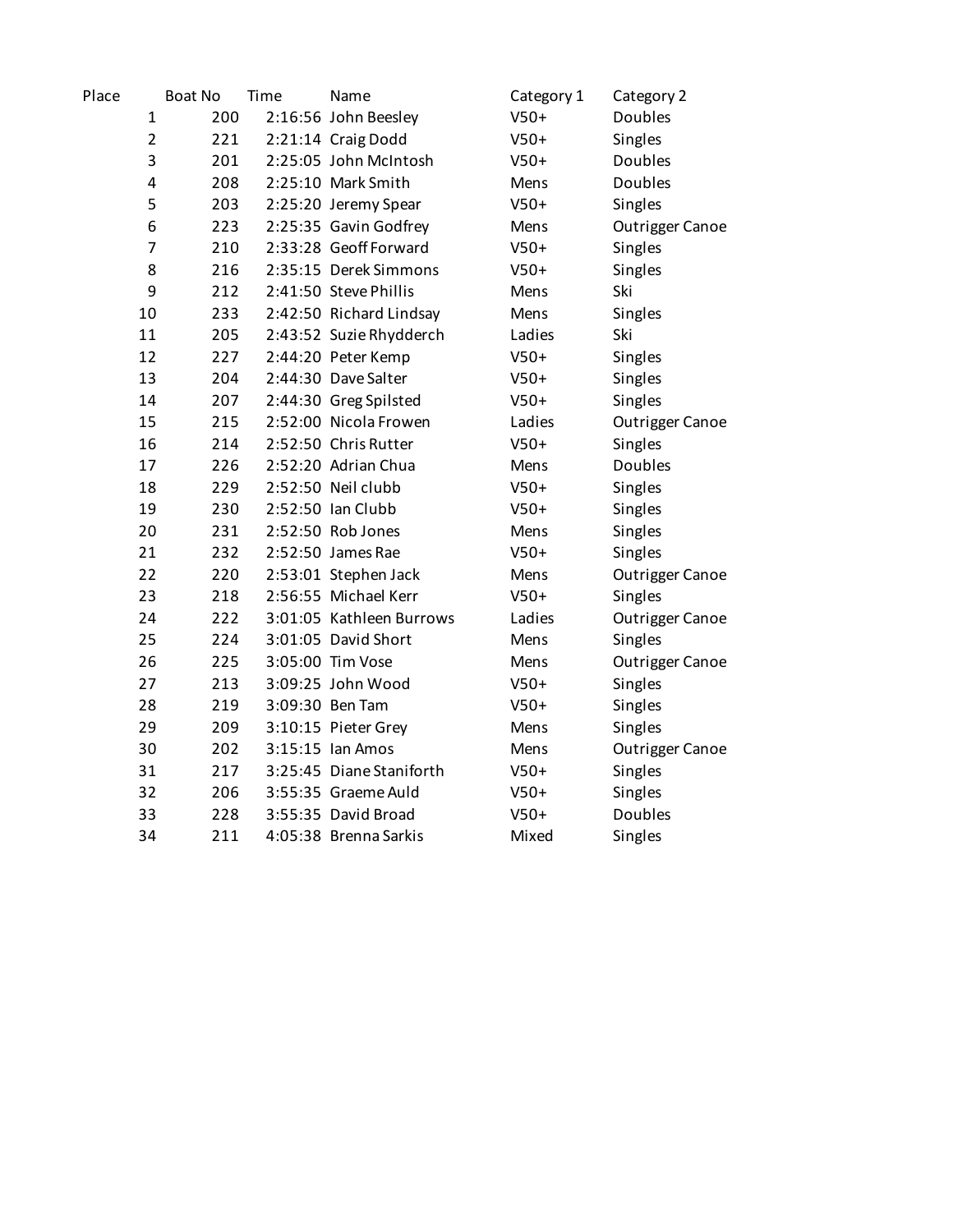Partner Matthew Swan

Billy Unsworth Luke Murray

Paul Webster

Claire Shanahan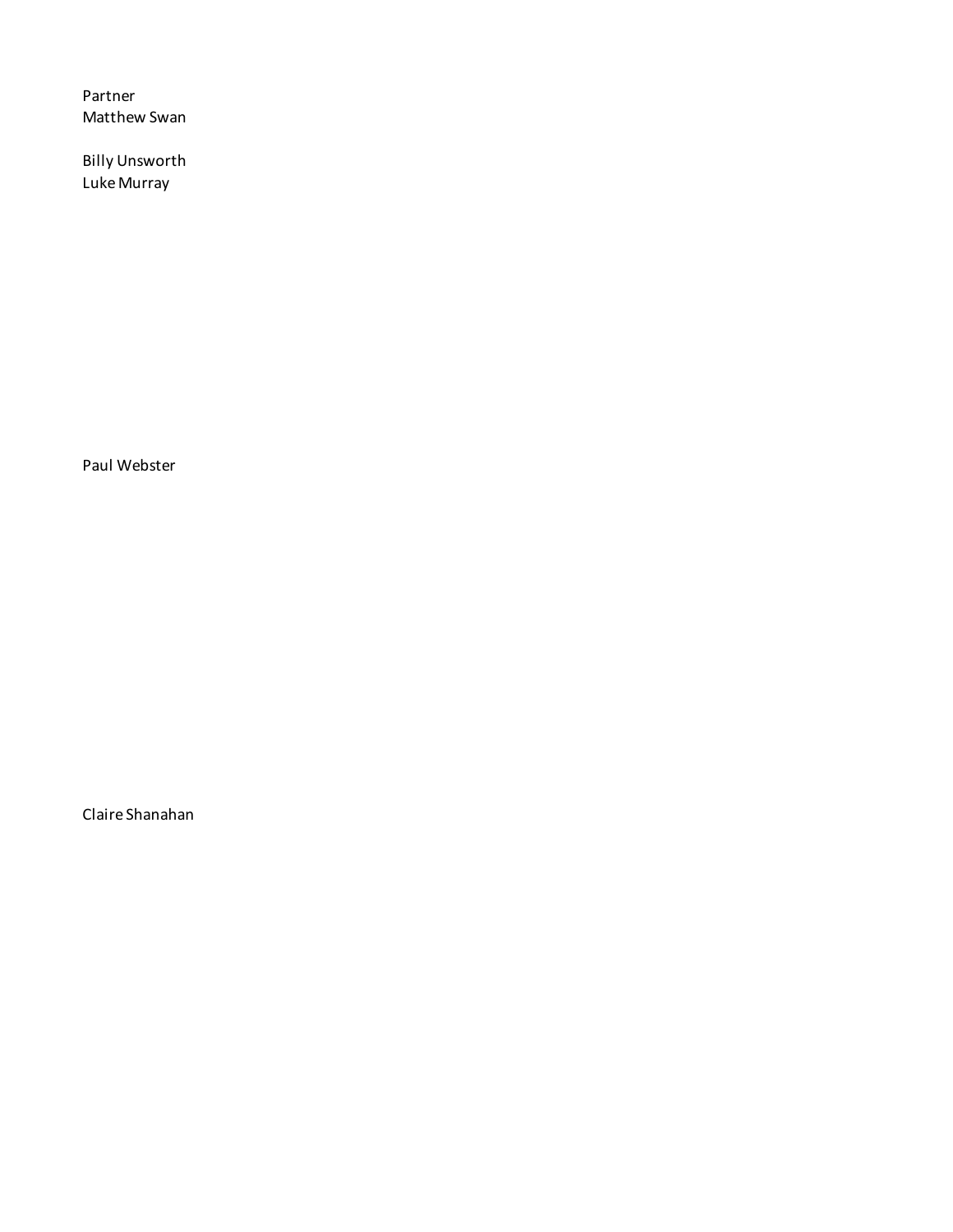| Place          | Boat No | Time | Name                        | Category 1 | Category 2             |
|----------------|---------|------|-----------------------------|------------|------------------------|
| $\mathbf{1}$   | 317     |      | 1:05:40 John Burkett        | Mens       | Singles                |
| $\overline{2}$ | 301     |      | 1:05:52 Owen Walton         | $V50+$     | Ski                    |
| 3              | 308     |      | 1:05:54 Daen Simmet         | Mens       | Singles                |
| 4              | 310     |      | 1:07:18 Elizabeth Van Reece | Ladies     | Singles                |
| 5              | 316     |      | 1:17:46 Don Rowston         | Mens       | Singles                |
| 6              | 300     |      | 1:18:10 Margaret Dodd       | Ladies     | Singles                |
| $\overline{7}$ | 303     |      | 1:18:20 Karen Schofield     | Ladies     | <b>Outrigger Canoe</b> |
| 8              | 309     |      | 1:25:50 Dorothy Price       | $V50+$     | Singles                |
| 9              | 315     |      | 1:27:50 Ross Kemp           | $V50+$     | Singles                |
| 10             | 314     |      | 1:29:42 Adrian Wicks        | Mens       | Singles                |
| 11             | 312     |      | 1:30:35 Amy Cheung          | Ladies     | Outrigger Canoe        |
| 12             | 304     |      | 1:32:03 Janice Bowden       | Ladies     | Singles                |
| 13             | 305     |      | 1:33:20 Ken Moore           | $V50+$     | Singles                |
| 14             | 307     |      | 1:33:30 Mary Moore          | Ladies     | Singles                |
| 15             | 313     |      | 1:42:30 Ingrid Freund       | Ladies     | Singles                |
| 16             | 302     |      | 1:55:10 Anne Cowper         | $V50+$     | Doubles                |
| 17             | 311     |      | 2:20:05 Tony Pound          | Mens       | Ski                    |
| 18             |         |      |                             |            |                        |
| 19             |         |      |                             |            |                        |
| 20             |         |      |                             |            |                        |
| 21             |         |      |                             |            |                        |
| 22             |         |      |                             |            |                        |
| 23             |         |      |                             |            |                        |
| 24             |         |      |                             |            |                        |
| 25             |         |      |                             |            |                        |
| 26             |         |      |                             |            |                        |
| 27             |         |      |                             |            |                        |
| 28             |         |      |                             |            |                        |
| 29             |         |      |                             |            |                        |
| 30             |         |      |                             |            |                        |
| 31             |         |      |                             |            |                        |
| 32             |         |      |                             |            |                        |
| 33             |         |      |                             |            |                        |
| 34             |         |      |                             |            |                        |
| 35             |         |      |                             |            |                        |
| 36             |         |      |                             |            |                        |
| 37             |         |      |                             |            |                        |